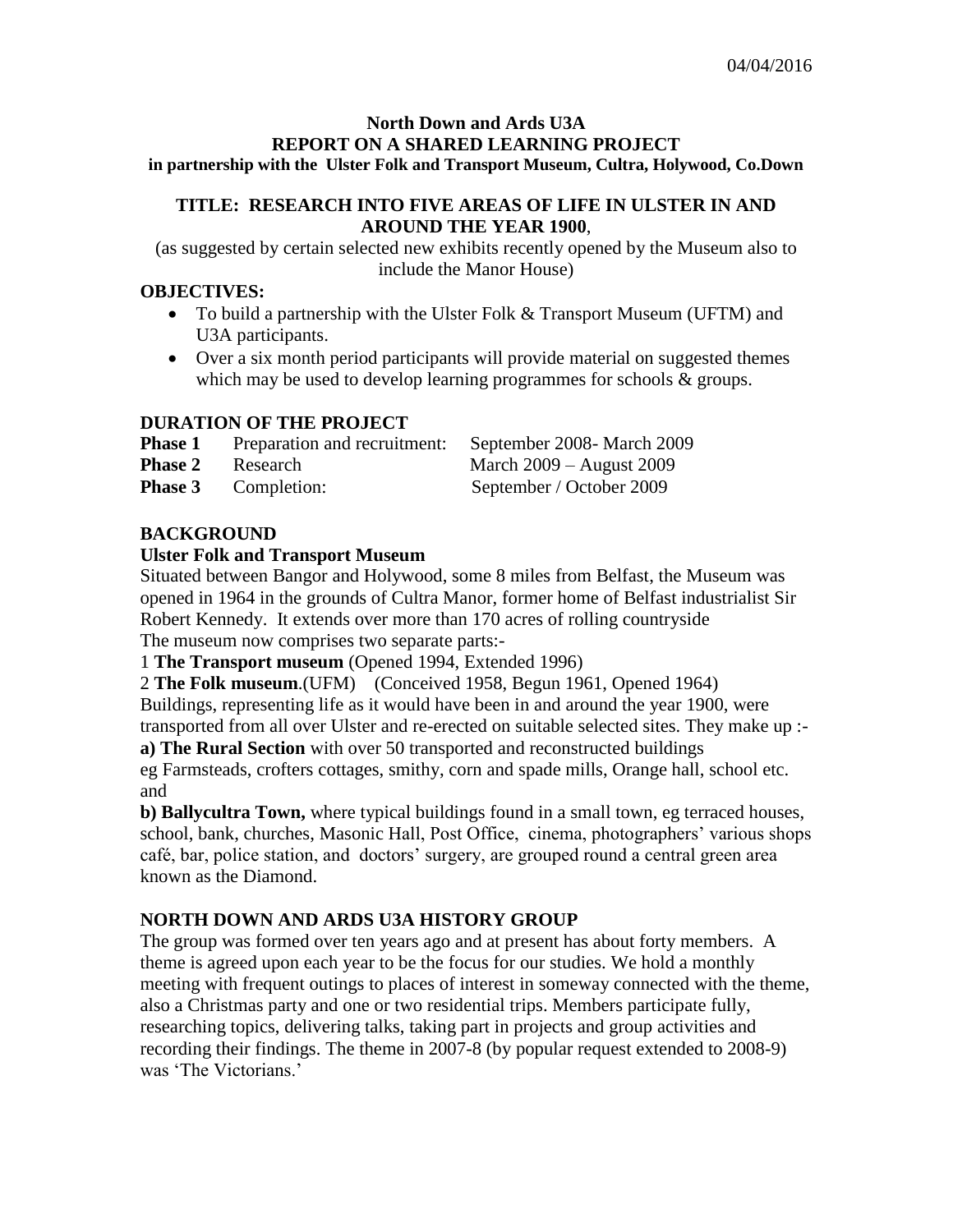# **THE PROJECT**

**Phase 1**

# **PLANNING and RECRUITMENT**

**\*June 2008** At a meeting of the History planning group, after general consultation, we decided to continue with the Victorian Theme in the year 08/09. We discussed the possibility of visiting or even working with the (UFTM).

# **\* September 2008**.

Joyce Gibson, leader of the History group, who had led a previous Shared Learning Project (SLP) in 2005, suggested to the group a possible SLP with the UFTM.

# **\* September/ October, 2008** :

Negotiations were opened and an appointment made for Joyce and 2 other members of the steering group to meet Madeleine McGreevy and Patrick McGarvey, (M&P) education officers at the UFTM

# **\*October 13.**

# First meeting with UFTM staff

Minutes We again outlined the concepts of a) U3A b) Shared learning, as described in telephone conversations. Madeleine had given the matter some thought and there was general discussion of possible themes.

General impression. Some astonishment and doubt on the part of the UFTM staff. Outcome No commitments were made but they very kindly agreed to host our annual Christmas party at the UFM, to give us (no limit on numbers) free entry, a guided tour and to provide a Christmas tea at very low cost. This was to be seen as a recruitment drive. We left delighted although a little uncertain regarding the future of the project **\*November 4 am**

SLP discussed and well- received by members at the monthly history meeting. A written provisional plan issued to all interested

# **\*November 4 pm**

Project outlined at six-monthly NI Regional meeting and recruits from the region invited. Some interest but no recruits came forward.

# **\*November 25**

General invitation issued at the North Down and Ards U3A (ND&A U3A) monthly meeting to all members to attend the UFM party and later possibly to participate in the project.

# \***December 2**

54 members comprising at least 25 non-history group members attended the very successful party. The UFM staff went to great pains to give us a really good tour of Ballycultra in three groups. We met the staff's immediate boss who spoke to the gathering. She had obviously come to see if we would pass muster. I think we gave a good impression!

# **\*6 January 09**

18 History group members plus others expressed interest in the project

# **\*20 January**

Exploratory meeting at UFM to which all 18 who were interested were invited. Only eleven showed up owing some scepticism and most inclement weather. A Set back! **\* 30 January** 

Project officially accepted by the UFTM! Meeting arranged for 20 February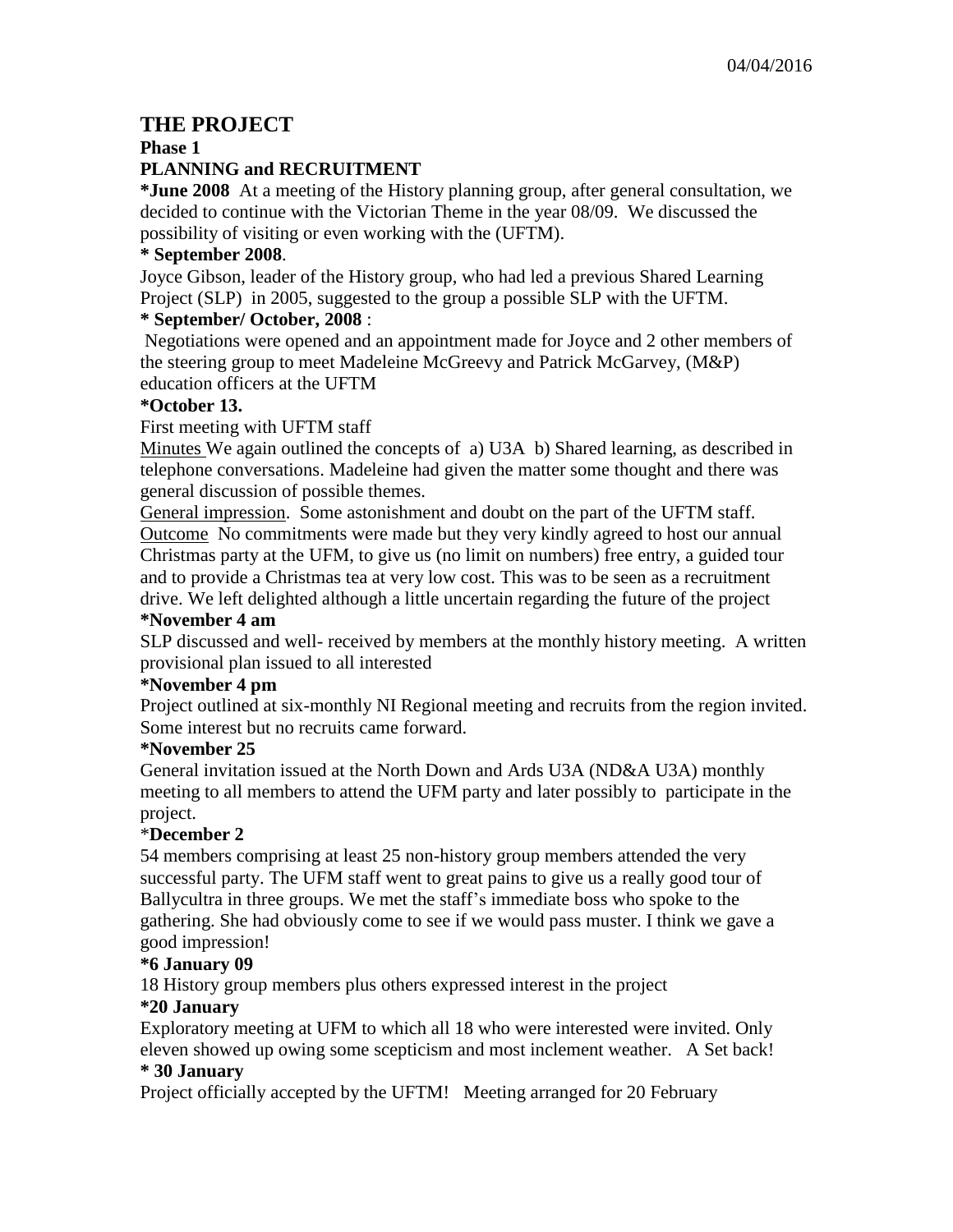# **\*20 February**

Meeting with M&P. Guidelines (appendix 1) received and details discussed. Free entry to the UFM promised to all participants

# \***3 March**

Over 30 possible recruits attended a meeting open to all ND&A U3A members. 23 signed up and chose an area of research. ( See 'groups' below and appendix 2). A Leader for each group was appointed.

# **Phase 2**

# **The RESEARCH**

The Areas of research were determined by M&P, education staff.

(see appendix 1) As with all other organizations, in the present economic climate the UFTM are finding things 'a bit tough.' M&P, with a dwindling number of excellent guides, are now practically alone in looking after the educational demands of thousands of visitors each month, mostly primary school parties. The general history behind newly re-erected buildings, particularly a doctors' surgery and pharmacy, terraced houses, a country cinema and a Victorian photographer's studio had not yet been investigated, although visitors were thirsting for knowledge. Research in these areas was to form the subjects of our project. The topic of housing was to be three pronged and would include opulent middle class homes like the Manor House, doubly significant as one of the Kennedy daughters was reputed to have had suffragist leanings, another of our research topics. The newly arrived Victorian Café provided a venue for many of our meetings.

# **\*Numbers**

The project lent itself to small group work (see above) and quickly gelled. The 25 members as shown in appendix 2 were those who actually carried out and completed the project. At the beginning there was the inevitable chopping and changing but it was not excessive.

# **\*The Project Leaders (see appendix 2)**

Management was shared by two teams, with some members serving on both. Joyce headed both groups.

- 1) Steering group (5) ie Those who liaised with M&P, the UFM staff. (4-5 meetings) Progress was monitored and any difficulties hopefully ironed out
- 2) Group Leaders.(7) This group met to report progress, discuss new developments and pass details on to members (4-5 meetings)

Inevitable misunderstandings were normally ironed out at the monthly history meetings. (see below)

# **The Groups (see appendix 2)**

\*The project was divided into five areas:- Housing, Health, Cinema, Photography and Suffragettes. Each Topic was conveniently sub-divided which made the allocation of tasks much easier (appendix 2)

\*The size of groups varied from 3 to 7 members, determined by personal interest or former profession. The health group comprised several nurses including a nurse tutor, medical lab technicians and a physiotherapist; the housing group several teachers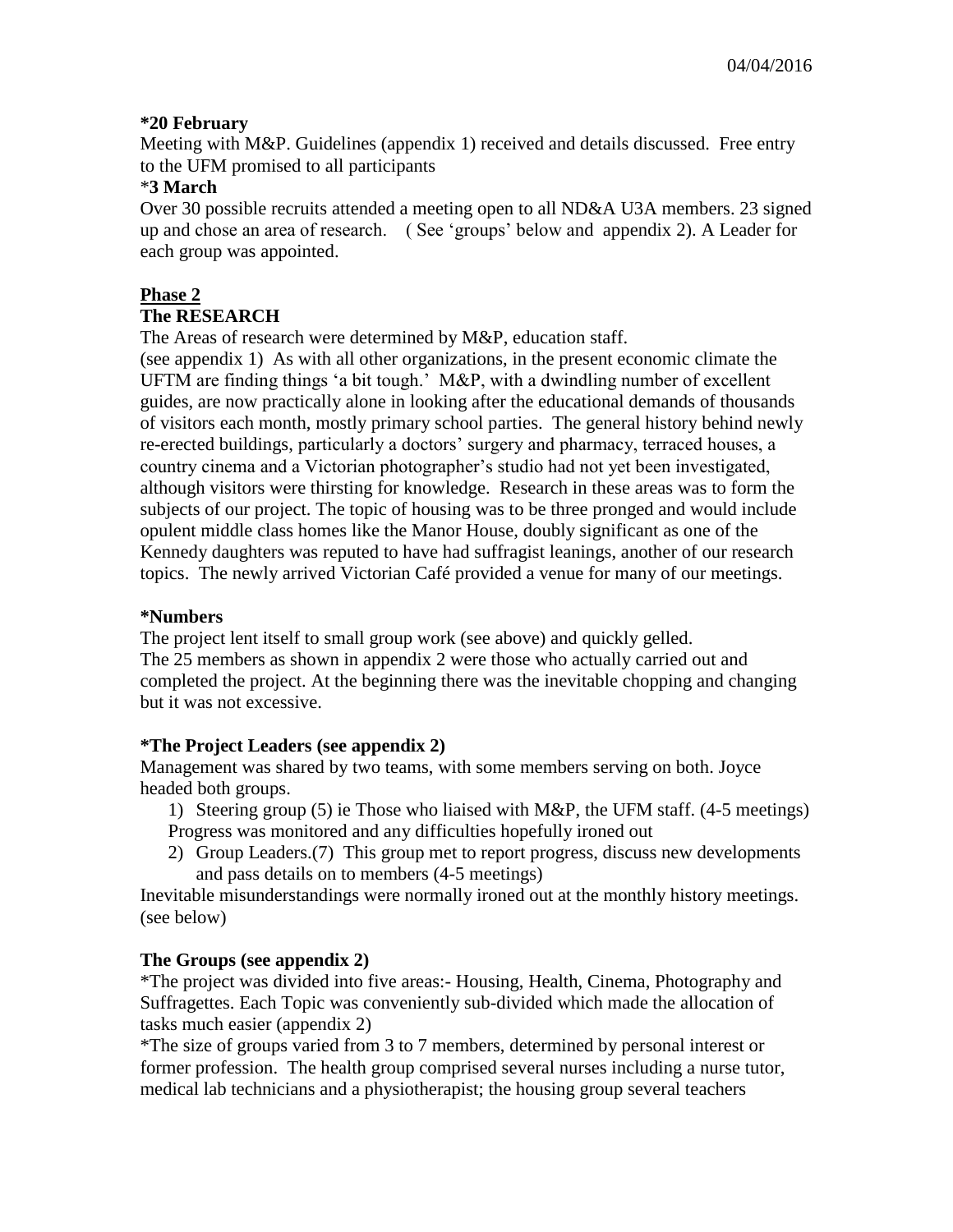including a domestic science specialist; the cinema group had all had been lifelong filmbuffs and studying suffragettes were two history teachers and a librarian. Recruitment to the photography group was largely by default as few really knowledgeable photographers volunteered, however they too finished by showing great enthusiasm for their subject. \*The number of meetings held varied with the topic and the style of the group, the norm being four although the suffragists only met formally twice.

# **\* Methods of research**

1 As well as displaying numerous exhibits, the UFTM is an important centre for research with an extensive library which also forms a depositary for several local photographic collections including those of W A Green (1870-1958) . These facilities were used extensively by all our research groups, who were also able to consult experts on local matters, such as senior librarian Roger Dixon, who are employed by the UFTM and have extensive knowledge of Ulster history and customs.

2 A small team of amiable and well-informed guides, very often retired local teachers, are also available. Many of us took advantage of this facility to tap into their knowledge. M&P admitted that lack of time often prevented them from benefiting from this sort of 'chat'

3 Some of the housing group used cottages and houses on site as a starting point for research. One, the ex- headmaster of a local Primary school, who retired long ago, imagined the questions he would have been asked on a visit to the nineteenth century hill farm and answered accordingly, a unique and interesting way of dealing with the subject. The health team also used the doctor's surgery to kick-start their investigations

4 There are many well-stocked and easily accessible libraries in the Province such as the Linen Hall Library, Belfast, founded in 1788 to promote the study of Irish/Ulster matters. This proved a fount of information especially for the Suffragist group who used it extensively.

5 Members of this group, together with most others, also took full advantage of the large selection of original newspapers kept by Belfast's Public Library. There many of the original editions of papers such as the 'Belfast Telegraph,' one of the oldest in the British Isles, are available to peruse for the asking.

6 Specialist libraries , such as the Police Library at Castlereagh Police Station or the Medical Library at the Royal Victoria Hospital, Belfast were also called into service. 7 The local libraries themselves were of course much used by many participants as was the internet, an invaluable source of information.

8 Personal interviews and casual conversations played a big part in our work. Many members reminisced with elderly friends or relatives who had some fascinating childhood memories to pass on, whilst others found elderly strangers more than willing to talk about the past. One member of the housing group did some valuable research amongst the fishing community of the Ards Peninsular who, unusually for this day and age, appears to be in an enviable time-warp. A health researcher gained some very useful information from a casual encounter with a young medical student in the local library. 9 A member whose grandfather had built many terraced houses for workers in East Belfast found a significant number of authentic documents eg an old rent book, tucked away round the house and used them to great effect together with many interesting anecdotes.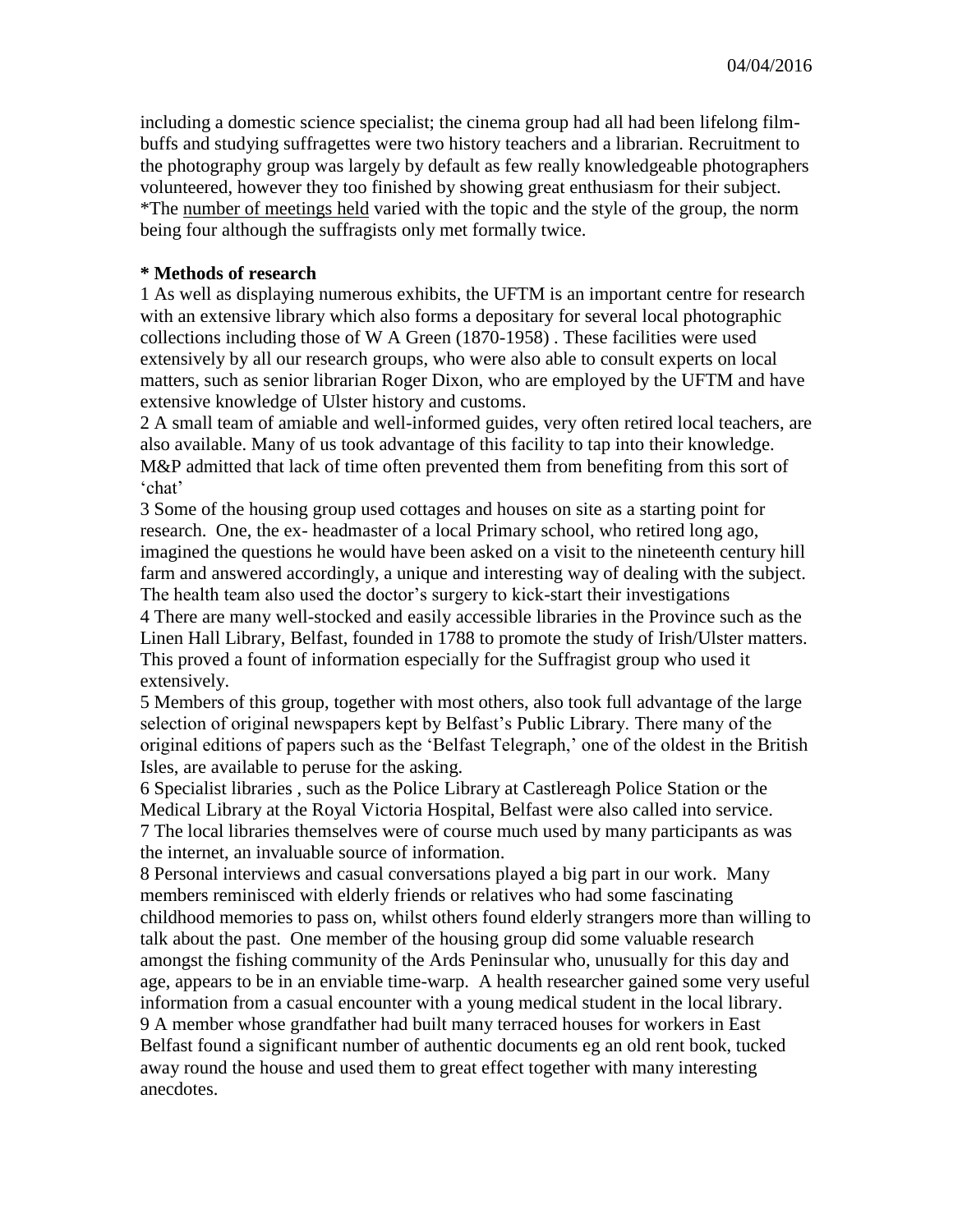10 There were examples too of researchers visiting sources of information further afield. What better place to find out about the history of photography than the Lacock (Wilts) home of the father of photography, William Fox-Talbot? A visit to a photographic exhibition in University College, Dublin included a photo of the unfortunate Mr Asquith, British prime-minister, being accosted by a suffragette on a visit to Dublin in 1912.

# **General encouragement and feedback**

It was very important to keep the 'large group' spirit alive throughout the project and to work together, as well as on our separate areas of interest therefore:-

1 We paid an extra visit to the UFM on April 21 when members, with the help of a question sheet, were encouraged to take a closer look at the Museum's extensive exhibition halls. Here much relevant material was on display but could have been missed. For general interest, we were also shown round the Corn Mill

2 Monthly History Meetings were also used inform, revise and encourage.

\* Each group was allocated a time during one of the meetings, giving each member at least one 5-15 minute period in which to outline his/her research.

\* As a result, between April and June, we heard some fascinating talks, often illustrated, about life in Ulster in Victorian times, of great interest to all.

**Result**. All members, researchers or not, benefited greatly. Several of the newcomers joined the history group as a result.

\*The talks served to spur reluctant members on and to regain their enthusiasm, 'If she/he can do it , so can I!' and to give a sense of achievement to all.

\* The meetings proved an important opportunity for clarification or to ask questions.

# **Phase 3**

# **Completion**

The project was to be presented in five duplicated folders compiled and edited by the group leaders. Each had to be carefully indexed, colourful and with plenty of photographs. The dead-line was 27 August and, by and large, this date was well adhered to. The folders were delivered to the UFM staff on September 7.

### **The Finished Folders**

It would be impossible to give here more than a brief impression of the finished folders many aspects of which have already been dealt with earlier' I would however like to make the following observations:-

The folders were all very different, of course in content but also in approach and presentation. They all however adhered to the stipulated criteria and were very well illustrated, one at least (in the photography folder) using original drawings with great effect. All folders used photographs, some from the internet but many from the extensive local collections held by the UFM itself. All were very well indexed and specific material was easy to find. Many topics of course overlapped and it was interesting to compare the different approaches to the same subject.

**Housing** This folder, as you might expect, was the most 'homely' and the most readable, packed with personal references and anecdotes. The writers had obviously enjoyed the time spent researching this topic but the articles on poverty and deprivation make one grateful to be living in the twenty first century.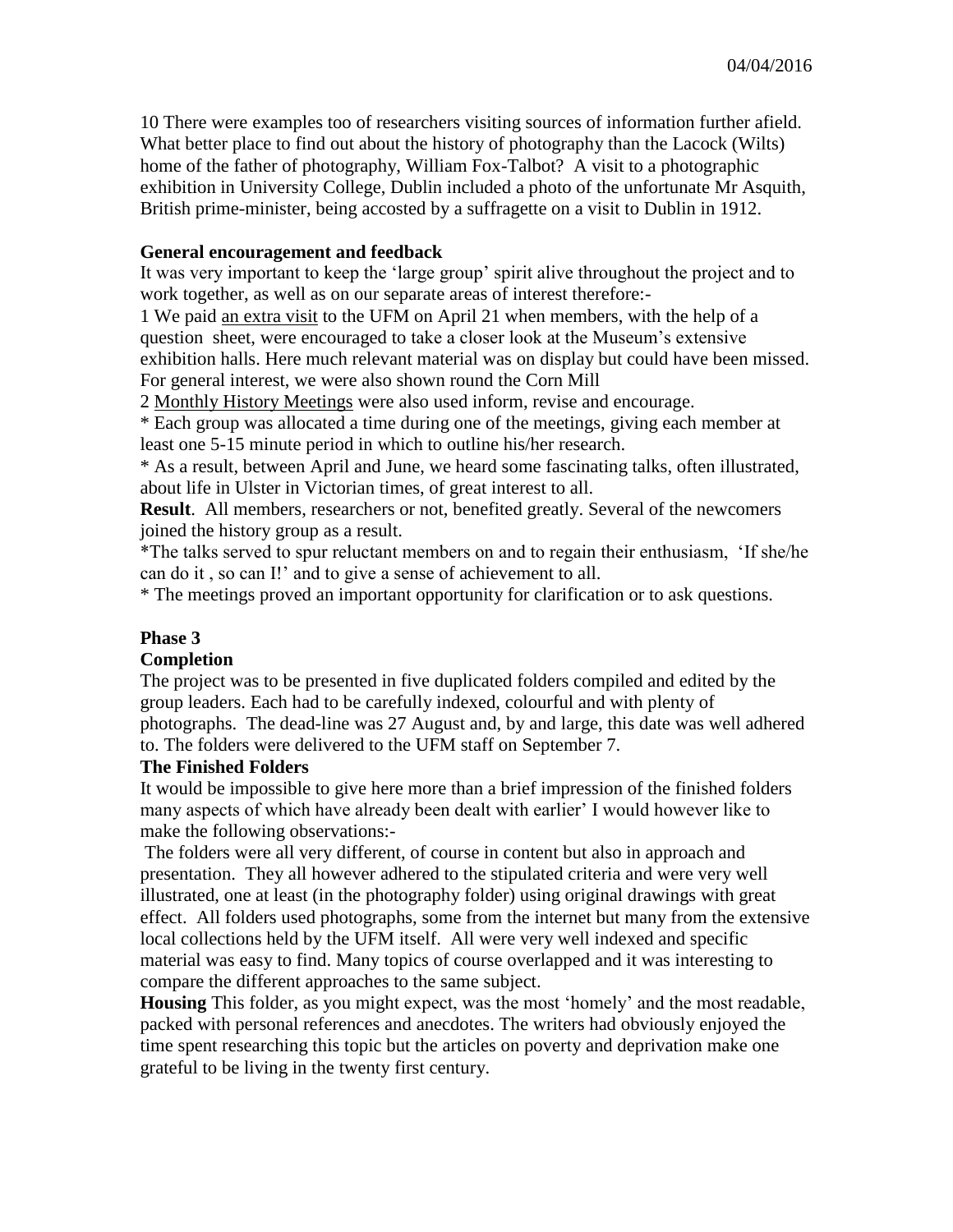**Health** This feeling of gratitude for the 'here and now' was very much endorsed on reading this folder. It is obviously a medical record written by professionals with a good eye for detail and was one of the more scholarly contributions. The research was deep and extensive, the articles giving not only a sense of period but also a vivid impression of the local scene at the time.

**The EarlyCinema in Ulster** A much lighter topic deserved and received a much lighter approach, full of local knowledge and enthusiasm. Although there were only three contributors they managed to include 28 different sections each contributing another little piece of information to the patchwork. They included some fascinating titles such as 'Anecdotes from County Down Cinemas' and 'Jam Jars-admission price.' No aspect of the cinema at that time seems to have been omitted. The folder shows much thought, very wide consultation with a great variety of people and a great love of the subject. **Women's Suffrage.** By far the most scholarly of the folders, this was a masterly piece of research. Every effort was made to make the information as accessible and interesting as possible to the layman and it makes a fascinating, if a fairly long, read. Again many topics, often rather unexpected, were covered such as diseases or local government councillors, and the whole area was admirably introduced and explained. Any one wanting to find out all there is to know about Suffragettes in Ulster should read this folder, although the writers were really loath to surrender it in the end, (they couldn't stop researching!). There is obviously even more to be learned!

**Photography.** In a way this fifth folder ties up and adds to our understanding of the topics discussed in the other four. In it we read about the discovery of photography, the way it works and of the lives of the great Victorian photographers of Ulster, many of whose photographs are liberally dotted throughout the other folders. Without this visual evidence it would not have been possible to write so vividly and comprehensively about social conditions over one hundred years ago.

The duplicated folders are to be the basis of a new history library to be set up by the ND&A U3A History group using a large portable book case especially made by Geoff, one of the team leaders. All interested are welcome to borrow the folders on application. **Corollary**

# \* On October 7 all researchers were invited to a coffee morning at the museum, where the staff thanked us warmly for our efforts. Although it would take many weeks to read and digest all the information provided, M&P were really impressed with what they had seen. They were sure that their work in these areas would now be much simplified by our help. This was followed by a most interesting tour of the museum and as a follow-up we were invited to return to the museum for a festival of silent films, being staged in November by local students.

**THANK YOU** to everyone who took part:- Madeleine and Patrick for their help and for making it all possible, UFTM staff who were so helpful in many different ways, the Northern Ireland Region of U3A for their grant towards expenses and to all the participants especially the team leaders, some of whom also served on the steering group **PHOTOGRAPHS.** I have put **45 selected photos** onto a CD, roughly depicting the three stages outlined in para.2 'Duration' beginning with the recruitment party and followed by a pictorial tour of the Museum. Copies may be obtained by e-mail/calling me on:-. Joyce Gibson, Project leader, December 2009 < [jhe.gibson@virgin.net](mailto:jhe.gibson@virgin.net) T028 91462043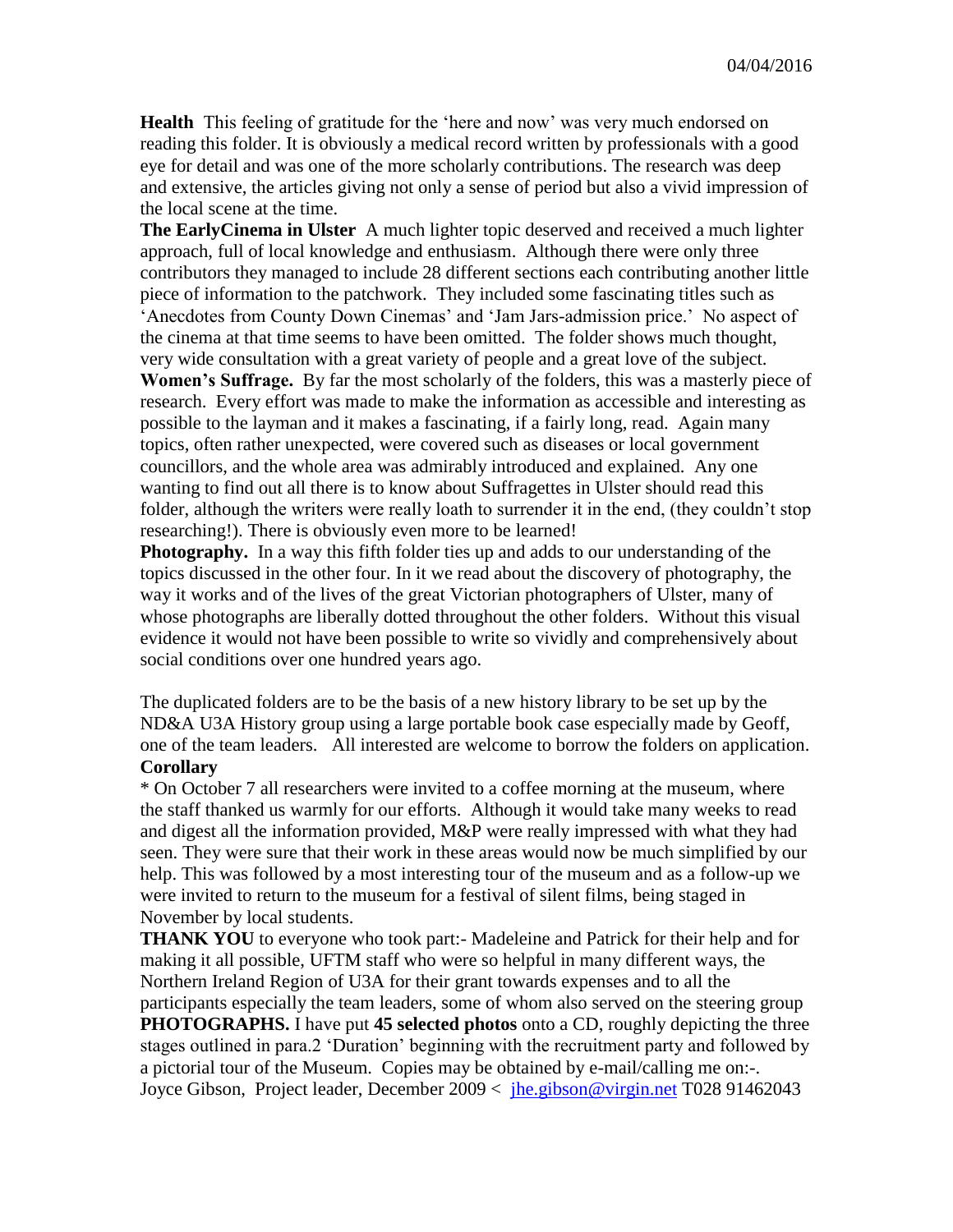# **Appendix 1 University of the Third Age**

Aim: to provide research material for Learning Centre staff to incorporate into school workshops.

Objectives:

- To build a partnership with the Ulster Folk & Transport Museum and U3A participants.
- Over a six month period participants will provide material on suggested themes which may be used to develop learning programmes for schools & groups.

*Guidelines for working at the Ulster Folk & Transport Museum* Thank you for your interest and enthusiasm regarding working alongside the Education staff for the purpose of research into the following topics:

- Early silent cinema focusing on the arrival of cinema into provincial towns, distribution of film reels around the towns, growth of cinema going as a past-time especially for the poor, publicity, the grandeur of the cinemas, the newsreels, introduction of sound and the social side of the experience e.g. collecting jam jars to allow entry to the cinema.
- Comparison of life in a Manor house, a middle class house and a working class dwelling. The rise of household gadgets both rural & urban, cleaning materials used within the home. Use of servants, their day to day duties, pay, conditions etc.
- Healthcare procedures & cures used by the Victorians, the life of a doctor, old wives remedies, common diseases of the time, dealing with disability
- The rise of the Irish Suffragette movement. Who was involved, what type of protests did they get involved in? How many women joined their ranks? Reaction of the rest of society.
- Photography introduction of the camera and how it became something many could afford. The science behind taking and developing the image. Local photographers, why did they get involved with recording everyday life e.g. William A. Green. Using photographs as evidence, how reliable are they? Using photos for advertising.